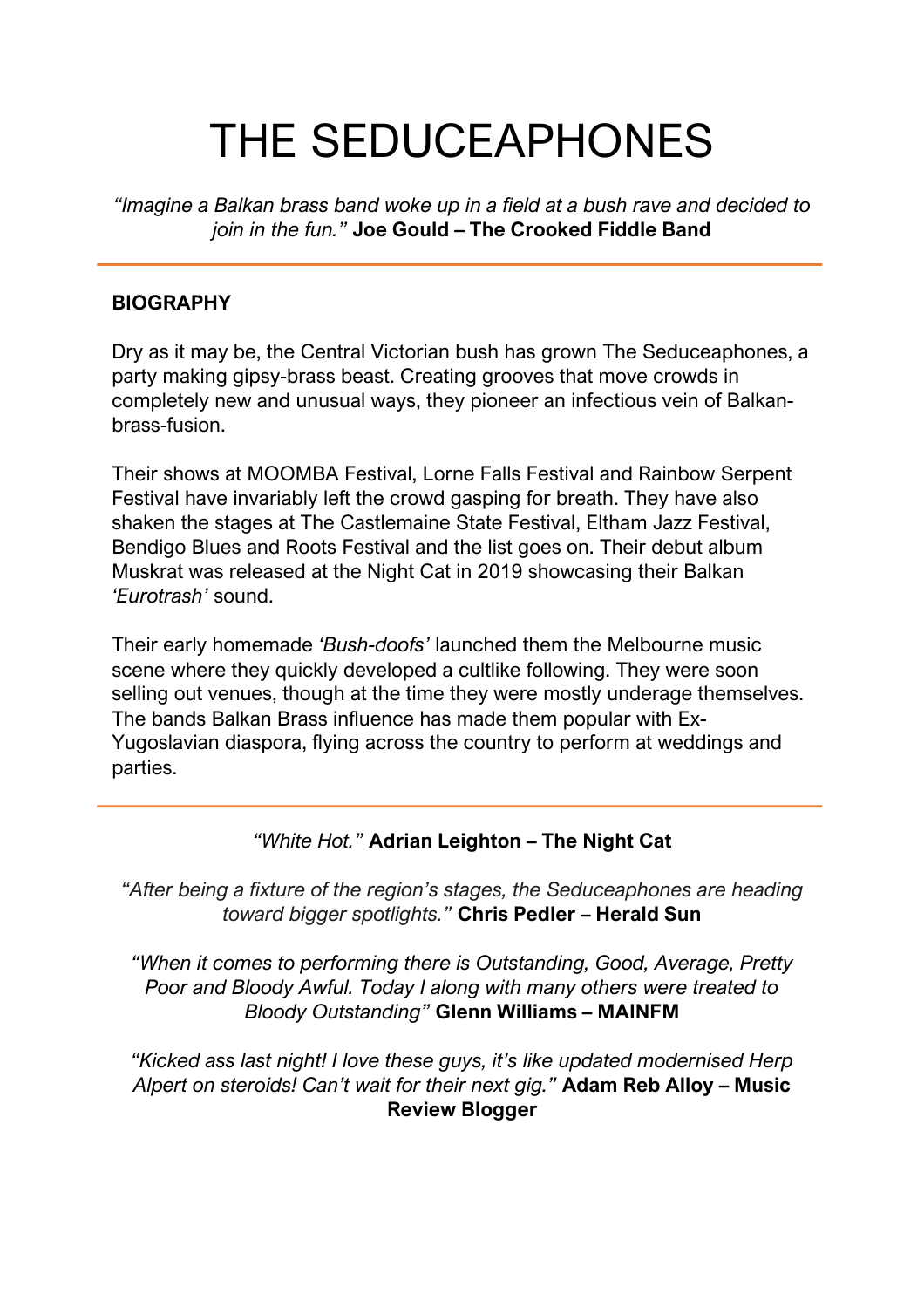## **CONTACT**

Aryo Hall – Band Manager

seduceaphones@gmail.com

Mobile +61402 867 532

### **WEBSITE**

https://seduceaphones.com

#### **SOCIAL MEDIA**

https://www.facebook.com/Seduceaphones

https://www.instagram.com/the\_seduce

### **MUSIC**

https://theseduceaphones.bandcamp.com

https://open.spotify.com/artist/7uqinGOYAPlVEln1tDJ0ZI?si=8W4dRDtxSAi\_zd **VKFxFVZ** 

https://itunes.apple.com/au/artist/the-seduceaphones/1456557614

https://www.youtube.com/channel/UCwDJfOfkAcpdGUfgxPhPatQ

https://soundcloud.com/the-seduceaphones

### **BANDMEMBERS**

Aryo Hall – trombone Emmanuel Hall – trumpet Basil Byrne – trumpet Mitch Hand – alto saxophone Eli Hall – bass trombone

Glenn Jacobi – helicon tuba

Jasper Bruten– drum kit

Rosco Heck – darbuka